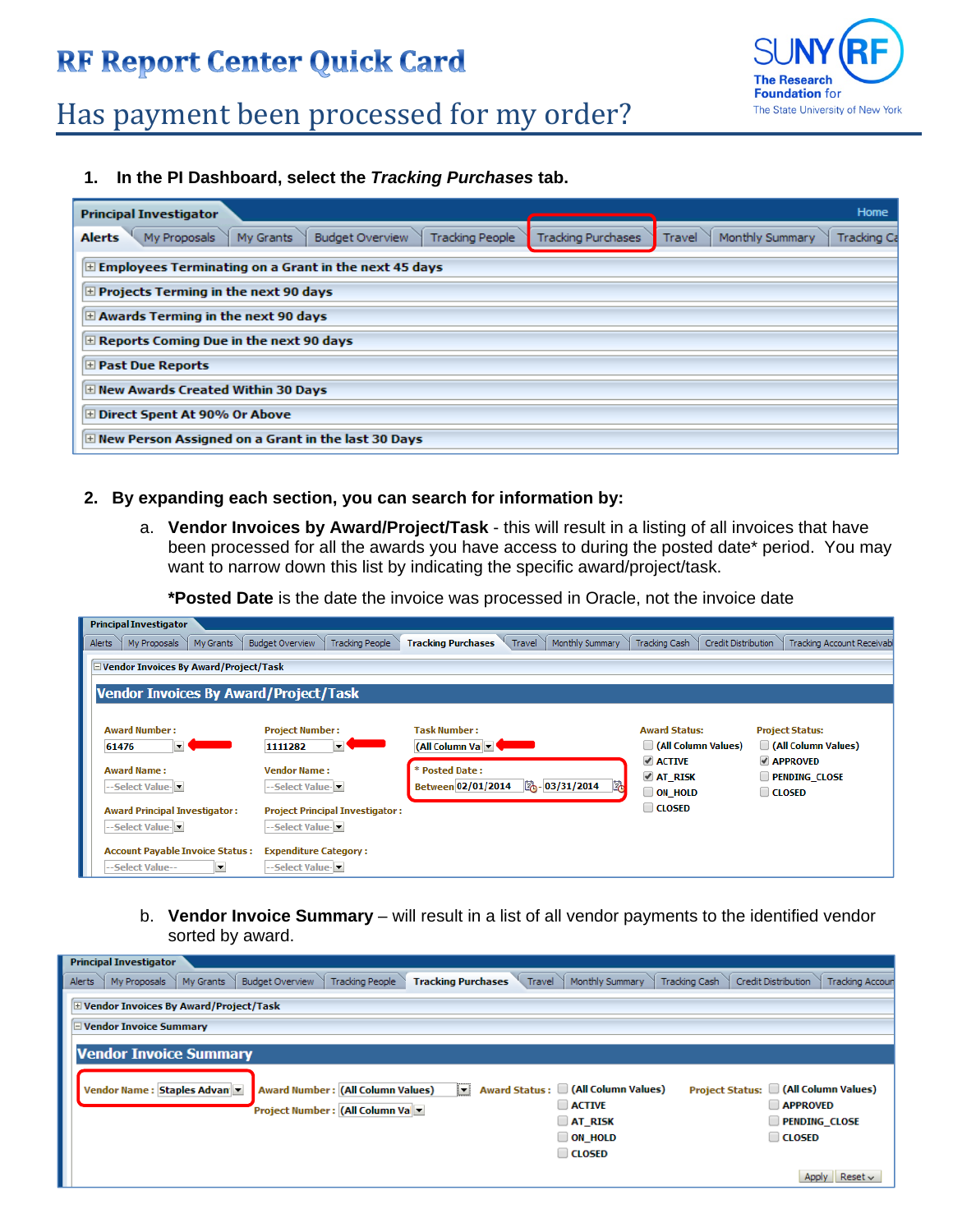### **RF Report Center Quick Card**



# Has payment been processed for my order?

**By clicking on the Supplier Invoice Amount…** 

| <b>Principal Investigator</b>              |                                                  |                                                                                                                                               |                                                                                                                                           |  |  |  |  |  |  |  |  |
|--------------------------------------------|--------------------------------------------------|-----------------------------------------------------------------------------------------------------------------------------------------------|-------------------------------------------------------------------------------------------------------------------------------------------|--|--|--|--|--|--|--|--|
| My Proposals<br>My Grants<br>Alerts        | <b>Budget Overview</b><br><b>Tracking People</b> | Monthly Summary<br><b>Tracking Purchases</b><br>Travel                                                                                        | Credit Distribution<br>Tracking Cash<br>Trad                                                                                              |  |  |  |  |  |  |  |  |
| E Vendor Invoices By Award/Project/Task    |                                                  |                                                                                                                                               |                                                                                                                                           |  |  |  |  |  |  |  |  |
| <b>E</b> Vendor Invoice Summary            |                                                  |                                                                                                                                               |                                                                                                                                           |  |  |  |  |  |  |  |  |
|                                            |                                                  |                                                                                                                                               |                                                                                                                                           |  |  |  |  |  |  |  |  |
| <b>Vendor Invoice Summary</b>              |                                                  |                                                                                                                                               |                                                                                                                                           |  |  |  |  |  |  |  |  |
| Vendor Name: Staples Advan                 | Project Number : (All Column Val                 | Award Number: (All Column Va ▼ Award Status: □ (All Column Values)<br><b>ACTIVE</b><br>$\Box$ AT_RISK<br><b>ON HOLD</b><br>m<br><b>CLOSED</b> | (All Column Values)<br><b>Project Status:</b><br><b>APPROVED</b><br><b>PENDING CLOSE</b><br><b>CLOSED</b><br>Reset $\sim$<br><b>Apply</b> |  |  |  |  |  |  |  |  |
| <b>Select View:</b>                        |                                                  |                                                                                                                                               |                                                                                                                                           |  |  |  |  |  |  |  |  |
| Award                                      |                                                  |                                                                                                                                               |                                                                                                                                           |  |  |  |  |  |  |  |  |
| Vendor Name<br>Award<br>Number<br>Category | Expenditure Supplier Invoice Amount              |                                                                                                                                               |                                                                                                                                           |  |  |  |  |  |  |  |  |
| 000608<br>Staples Advantage Supplies       | 1,200.38                                         |                                                                                                                                               |                                                                                                                                           |  |  |  |  |  |  |  |  |
| 004644 Staples Advantage Supplies          | 7,029.39                                         |                                                                                                                                               |                                                                                                                                           |  |  |  |  |  |  |  |  |
| Staples Advantage Supplies<br>010901       | 1,016.10                                         |                                                                                                                                               |                                                                                                                                           |  |  |  |  |  |  |  |  |
| Staples Advantage Supplies<br>21471        | 21,664.96                                        |                                                                                                                                               |                                                                                                                                           |  |  |  |  |  |  |  |  |
| Staples Advantage Supplies<br>24479        | 309.07                                           |                                                                                                                                               |                                                                                                                                           |  |  |  |  |  |  |  |  |

**It will give you payment information for each invoice** 

| SUNY (RF                                                                |                                  |       |         |                                                                                                                                         |            |                             |                              |                | Search All                                     |                                                 |                                       |                       | $\bullet$ Advanced   Help $\sim$   Sign Out $\bullet$ |
|-------------------------------------------------------------------------|----------------------------------|-------|---------|-----------------------------------------------------------------------------------------------------------------------------------------|------------|-----------------------------|------------------------------|----------------|------------------------------------------------|-------------------------------------------------|---------------------------------------|-----------------------|-------------------------------------------------------|
| <b>Principal Investigator</b>                                           |                                  |       |         |                                                                                                                                         |            |                             |                              | Home           | Catalog   Favorites $\sim$   Dashboards $\sim$ |                                                 | New $\sim$ $\blacksquare$ Open $\sim$ |                       | Signed In As LGILROY@BINGHAMTON.EDU                   |
|                                                                         | <b>Vendor Expenditure Detail</b> |       |         |                                                                                                                                         |            |                             |                              |                |                                                |                                                 |                                       |                       |                                                       |
|                                                                         |                                  |       |         |                                                                                                                                         |            |                             |                              |                |                                                |                                                 |                                       |                       |                                                       |
| <b>Accounts Pavable</b><br><b>Invoice Number</b>                        | Vendor Name                      |       |         | Award Number Project Number Task Number Accounts Payable Invoice Status Invoice Payment Method Expenditure Category Invoice Description |            |                             |                              | PO Number      | Distribution Number                            | Expenditure Type                                | <b>Posted Date</b>                    | Expenditure Item Date | Supplier Invoice Amount                               |
| 3108520147                                                              | Staples Advantage 21471          |       | 1042377 | <b>APPROVED</b>                                                                                                                         | EFT        | Supples                     | RCH 1004630 FINAL CHAIR BILL | Not Applicable |                                                | SUP Office Supplies 09-Jul-2009                 |                                       | 17-Sep-2008           | 539.97                                                |
| 3115886247                                                              | Staples Advantage 21471          |       | 1051008 | <b>APPROVED</b>                                                                                                                         | CHECK      | Supplies                    | RCH 1004217                  | Not Applicable |                                                | SUP Office Supplies 09-Mar-2009 27-Feb-2009     |                                       |                       | 123.42                                                |
| 3116894826                                                              | Staples Advantage 21471          |       | 1051008 | APPROVED                                                                                                                                | CHECK      | Supplies                    | RCH 1004217                  | Not Applicable |                                                | SUP Other Supplies 02-Apr-2009 18-Mar-2009      |                                       |                       | 24.64                                                 |
| 3119409076                                                              | Staples Advantage 21471          |       | 1066849 | <b>APPROVED</b>                                                                                                                         | CHECK      | Supplies                    | RCH 1004217                  | Not Applicable |                                                | SUP Office Supplies 26-May-2009 12-May-2009     |                                       |                       | 117.33                                                |
| 3119687066                                                              | Staples Advantage 21471          |       | 1059062 | <b>APPROVED</b>                                                                                                                         | CHECK      | Supplies                    | <b>RCH 1005205</b>           | Not Applicable |                                                | SUP Office Supplies 27-May-2009 20-May-2009     |                                       |                       | 64.99                                                 |
| 3119997748                                                              | Staples Advantage 21471          |       | 1059062 | <b>APPROVED</b>                                                                                                                         | <b>EFT</b> | Supplies                    | <b>RCH 1005205</b>           | Not Applicable |                                                | SUP Office Supplies 22-Sep-2009 19-May-2009     |                                       |                       | 499.99                                                |
| 3119997754                                                              | Staples Advantage 21471          |       | 1034629 | <b>APPROVED</b>                                                                                                                         | CHECK      | Supplies                    | <b>RCH 1005205</b>           | Not Applicable |                                                | SUP Office Supplies 11-Jun-2009 28-May-2009     |                                       |                       | 70.55                                                 |
| 3120647755                                                              | Staples Advantage 21471          |       | 1051008 | <b>APPROVED</b>                                                                                                                         | EFT        | Supplies                    | RCH 1004217                  | Not Applicable |                                                | SUP Office Supplies 18-Jun-2009 10-Jun-2009     |                                       |                       | 280.83                                                |
| 3120969116                                                              | Staples Advantage 21471          |       | 1059062 | <b>APPROVED</b>                                                                                                                         | EFT        | Supplies                    | <b>RCH 1005205</b>           | Not Applicable |                                                | SUP Office Supplies 22-Sep-2009 19-May-2009     |                                       |                       | 245.85                                                |
| 3121879594                                                              | Staples Advantage 21471          |       | 1059062 | <b>APPROVED</b>                                                                                                                         | EFT        | Supplies                    | RCH 1004217                  | Not Applicable |                                                | SUP Office Supplies 24-Jul-2009 07-Jul-2009     |                                       |                       | 117.38                                                |
| 3121881753                                                              | Staples Advantage 21471          |       | 1059062 | <b>APPROVED</b>                                                                                                                         | EFT        | Supplies                    | RCH 1004217                  | Not Applicable |                                                | SUP Office Supplies 24-Jul-2009 07-Jul-2009     |                                       |                       | 30.58                                                 |
| 3121972010                                                              | Staples Advantage                | 21471 | 1059064 | APPROVED                                                                                                                                | EFT        | Supplies                    | <b>RCH 1005205</b>           | Not Applicable |                                                | SUP Office Supplies   16-Jul-2009   09-Jul-2009 |                                       |                       | 39.99                                                 |
|                                                                         |                                  |       | 1059064 | APPROVED                                                                                                                                | EFT        | Supplies                    | <b>RCH 1005205</b>           | Not Applicable |                                                | SUP Office Supplies   16-Jul-2009   09-Jul-2009 |                                       |                       | $-39.99$                                              |
| 3121972011                                                              | Staples Advantage 21471          |       | 1042377 | <b>APPROVED</b>                                                                                                                         | EFT        | Supplies                    | <b>RCH 1005205</b>           | Not Applicable |                                                | SUP Office Supplies   16-Jul-2009   07-Jul-2009 |                                       |                       | 134.99                                                |
| 3122218240                                                              | Staples Advantage 21471          |       | 1042377 | <b>APPROVED</b>                                                                                                                         | EFT        | Supplies                    | <b>RCH 1005205</b>           | Not Applicable |                                                | SUP Office Supplies 28-Jul-2009 09-Jul-2009     |                                       |                       | $-134.99$                                             |
| 3122400251                                                              | Staples Advantage 21471          |       | 1059062 | <b>APPROVED</b>                                                                                                                         | EFT        | Supples                     | RCH 1004217                  | Not Applicable |                                                | SUP Office Supplies 29-Jul-2009 23-Jul-2009     |                                       |                       | 161.06                                                |
| 3124713376                                                              | Staples Advantage 21471          |       | 1042460 | <b>APPROVED</b>                                                                                                                         | EFT        | Supples                     | <b>RCH 1005205</b>           | Not Applicable |                                                | SUP Office Supplies 22-Sep-2009 09-Sep-2009     |                                       |                       | 82.47                                                 |
| 3124713378                                                              | Staples Advantage 21471          |       | 1042460 | APPROVED                                                                                                                                | EFT        | Supples                     | <b>RCH 1005205</b>           | Not Applicable |                                                | SUP Office Supplies 22-Sep-2009 09-Sep-2009     |                                       |                       | 35.70                                                 |
| 3124713380                                                              | Staples Advantage 21471          |       | 1042460 | APPROVED                                                                                                                                | EFT        | Supplies                    | <b>RCH 1005205</b>           | Not Applicable |                                                | SUP Office Supplies 22-Sep-2009 09-Sep-2009     |                                       |                       | 54.61                                                 |
| 3126609703                                                              | Staples Advantage 21471          |       | 1051040 | <b>APPROVED</b>                                                                                                                         | EFT        | <b>Supplies</b>             | <b>RCH 1005205</b>           | Not Applicable |                                                | SUP Office Supplies 02-Nov-2009 21-Oct-2009     |                                       |                       | 0.06                                                  |
| Datum - Analuza - Edit - Dafrach - Driet - Event - Crasta Rockmark Lisk |                                  |       |         |                                                                                                                                         |            | <b>B Rows</b> 1 - 20<br>주 슈 |                              |                |                                                |                                                 |                                       |                       |                                                       |

c. **Open Purchase Orders** – will result in a list of open purchase order for any indicated award/project/task.

| Credit Distribution<br><b>Tracking Account Rece</b> |
|-----------------------------------------------------|
|                                                     |
|                                                     |
|                                                     |
|                                                     |
|                                                     |
|                                                     |
|                                                     |
| $Reset \sim$                                        |
|                                                     |